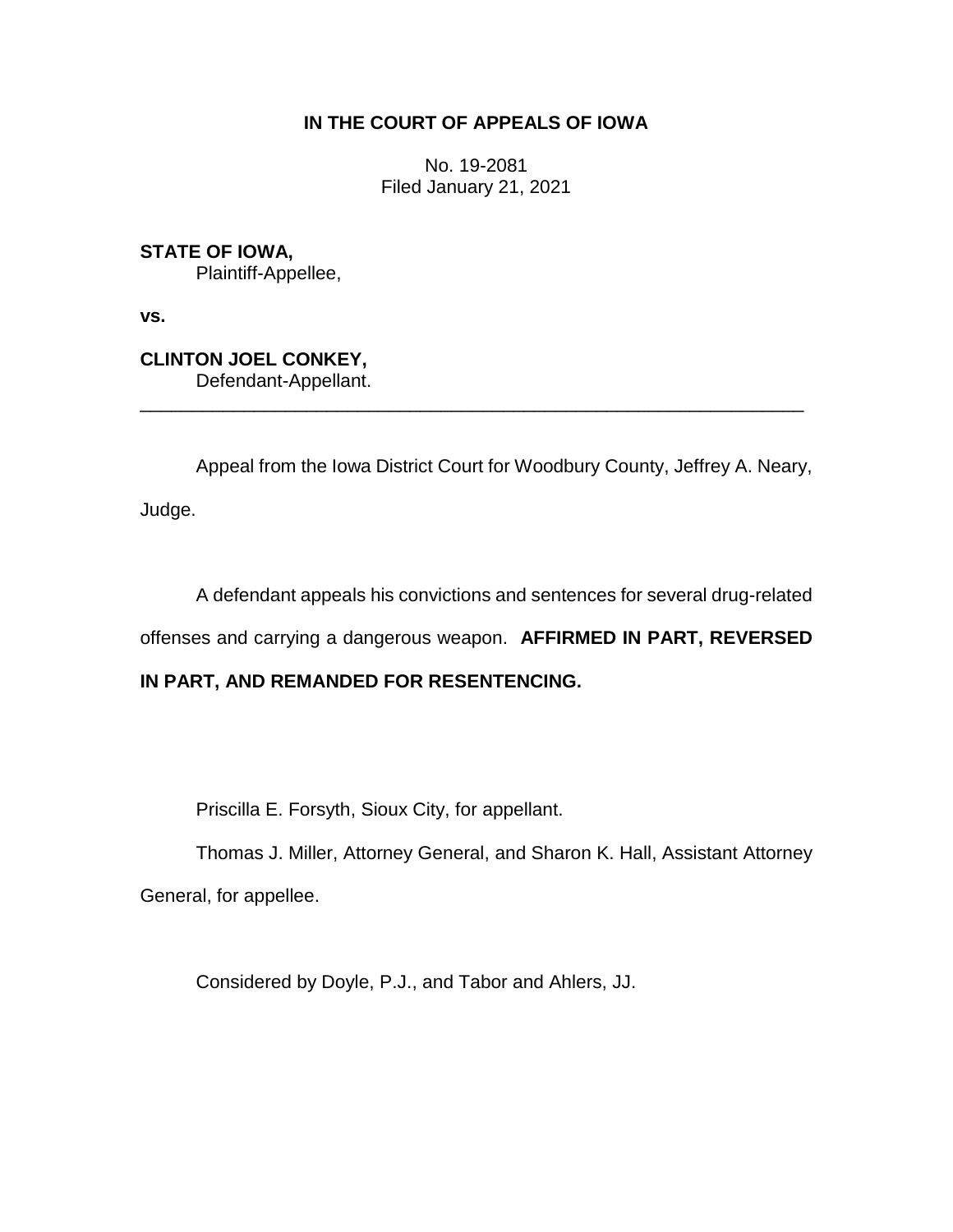#### **TABOR, Judge.**

 $\overline{a}$ 

Clinton Conkey appeals his convictions and sentences in three consolidated drug cases. 1 All three cases involved warrantless searches by law enforcement officers. Conkey contends the district court erred in denying his motions to suppress evidence in each case. He also argues the court erred in determining his sentence.<sup>2</sup> Finding exceptions to the warrant requirement in the first two cases (FECR 101281 and FECR 102173), we affirm those four convictions. But because the police officer lacked reasonable suspicion to detain Conkey in the third case (FECR 103790), we reverse that suppression ruling and remand for the court to dismiss those two convictions. After those dismissals, the court must resentence Conkey.

### **I. Scope and Standards of Review**

We review Conkey's challenges to the suppression rulings de novo because his claims implicate constitutional issues. *See State v. Baker*, 925 N.W.2d 602, 609 (Iowa 2019). Under this standard, we conduct an independent review of the totality of the circumstances in the record. *Id.* In doing so, we may consider both

<sup>&</sup>lt;sup>1</sup> The first case (FECR101281), stemming from a conversation with Conkey on his bicycle in May 2018, included convictions for possession of methamphetamine, possession of marijuana, and unlawful possession of a prescription drug. The second case (FECR102173), arising from a traffic stop in September 2018, also involved a conviction for possession of methamphetamine. The third case (FECR103790), relating to an encounter with Conkey on foot in February 2019, included convictions for possession of methamphetamine and carrying a dangerous weapon.

<sup>&</sup>lt;sup>2</sup> Following a consolidated bench trial on the minutes of evidence, the court found Conkey guilty on all six counts and sentenced him to a prison term not to exceed ten years. At the sentencing hearing, the court suspended the sentence and granted Conkey a probationary term of four years.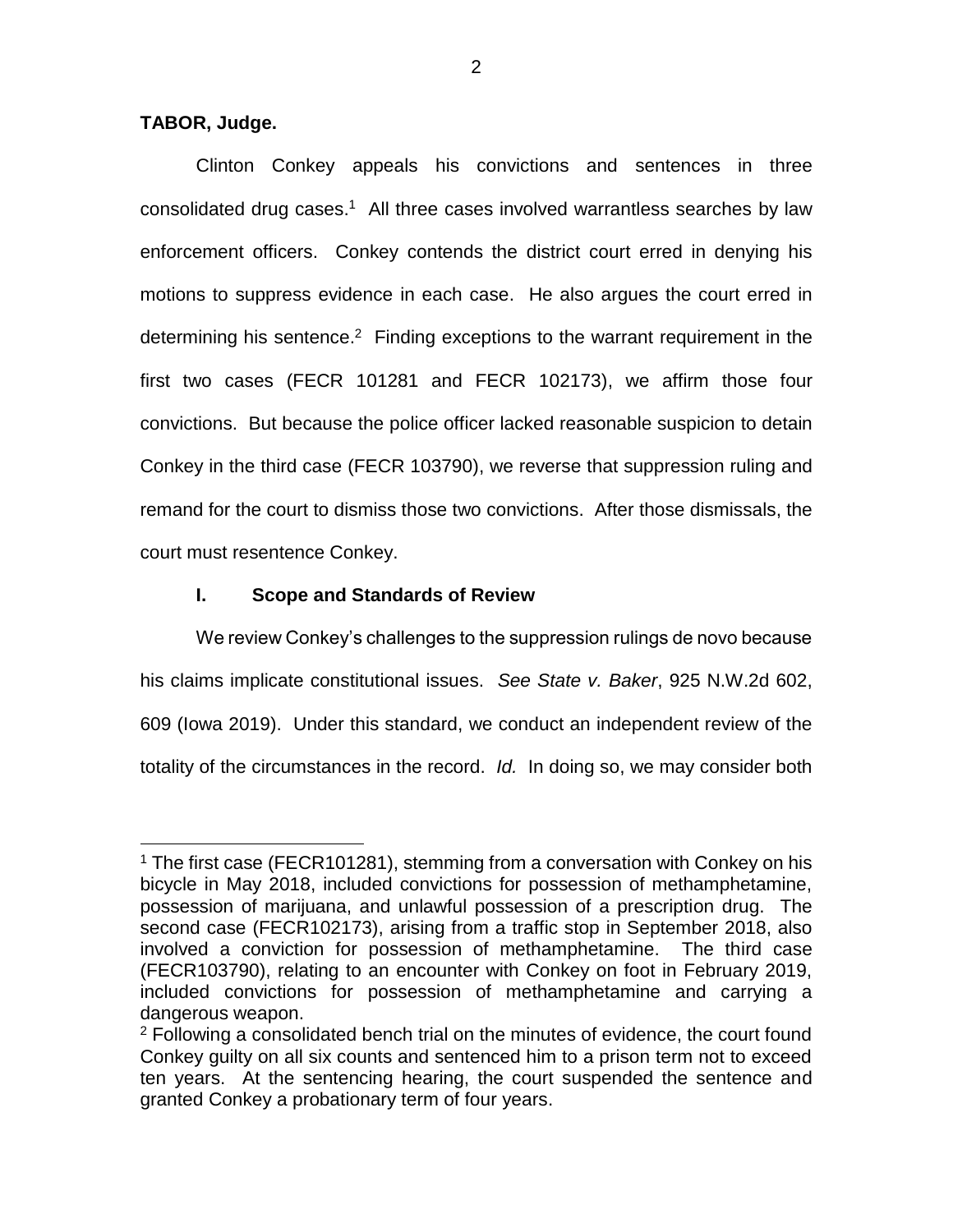the evidence presented at the suppression hearing and evidence at trial. *State v. Carter*, 696 N.W.2d 31, 36 (Iowa 2005).We give deference to the court's factual findings, though they do not bind us. *Id.* 

We review sentences for correction of errors at law. *State v. Formaro*, 638 N.W.2d 720, 723 (Iowa 2002). "We will not reverse the decision of the district court absent an abuse of discretion or some defect in the sentencing procedure." *Id.* 

#### **II. Analysis**

Conkey challenges all three suppression rulings. In separate divisions, we will discuss each fact pattern and assess the constitutional arguments for suppressing the evidence leading to Conkey's convictions.

**First case.** In May 2018, Sioux City Officer Nathan Niehus was patrolling in an unmarked car when he received a radio call reporting suspicious activity just before midnight. Another officer informed Niehus that someone was riding a bicycle down the sidewalk without "any type of illumination," wearing all black clothing and a backpack. When Niehus spotted the cyclist from his car, he decided to follow.

In the lot of a nearby gas station, Officer Niehus parked his car and approached the cyclist, later identified as Conkey. Wearing plain clothes, Niehus showed his badge and asked if he could speak with Conkey. In response, Conkey "rode his bike over to where [Niehus] was standing" and chatted. During their "brief conversation," Niehus asked Conkey for identification to run a records check. Conkey complied.

Soon Officer Alan Schmeckpeper joined them. Schmeckpeper asked Conkey if he had any weapons. Conkey said he had a knife. Based on Conkey's

3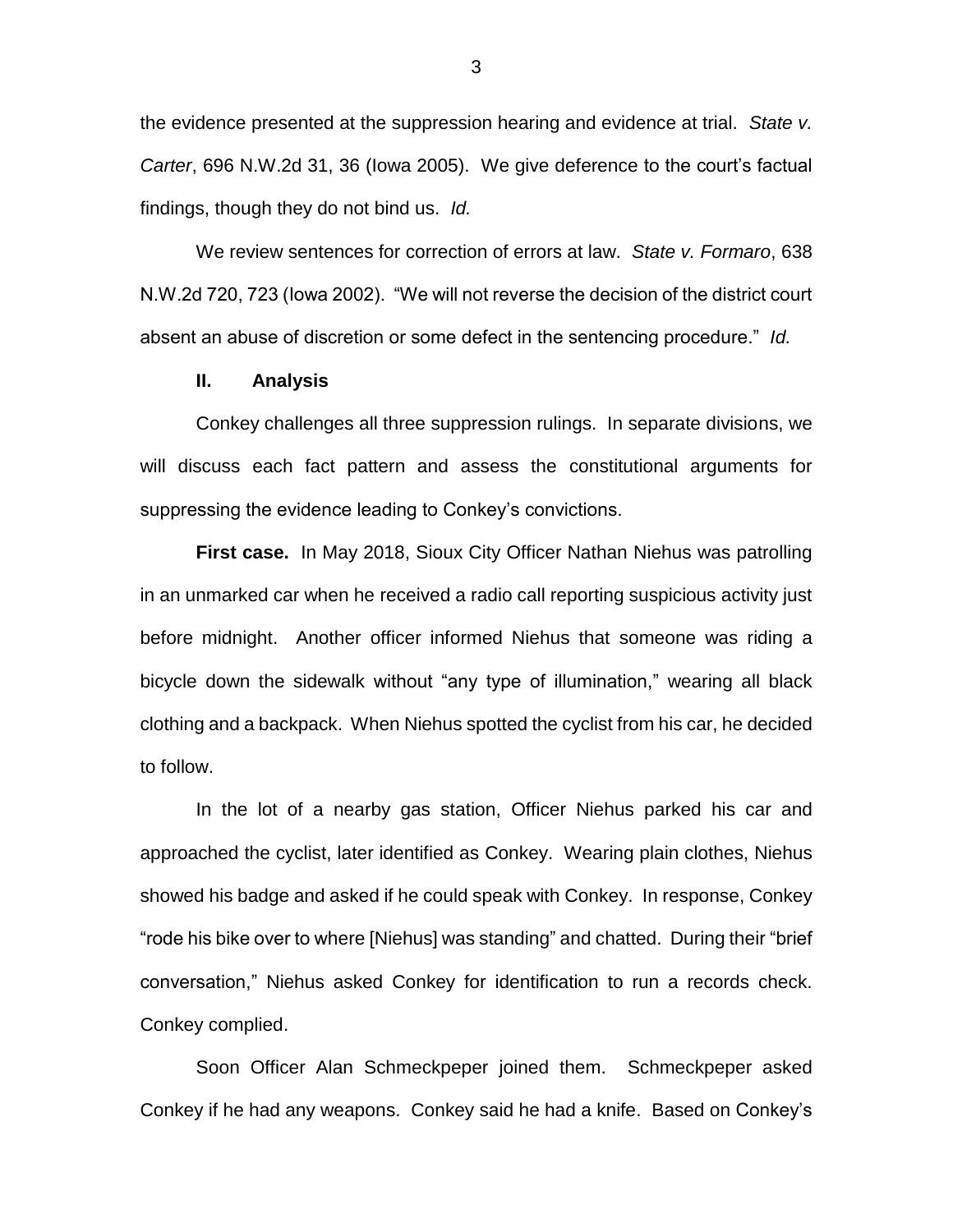statement, Schmeckpeper patted him down for weapons. During the pat down, Schmeckpeper removed a knife from Conkey's right pants pocket.

After discovering the pocket knife, Officer Schmeckpeper asked if he could search Conkey's backpack. $3$  The officer also inquired whether "there was anything illegal . . . or anything stolen in his backpack." Conkey replied "there was" but that "he wasn't out burglarizing anything." Conkey then took off his backpack and handed it to the officer. The backpack search unearthed several incriminating items: a grinder containing raw marijuana, a glass pipe with "white haze residue," four pocket knives, and two prescription bottles of cough syrup issued to a different person.

Based on that evidence, Officer Niehus searched Conkey for drugs. As that search unfolded, Niehus found a sock in Conkey's front left pocket. After touching "a hard substance that felt like a rock," Niehus reached into the sock and pulled out a methamphetamine crystal. Niehus also took out Conkey's wallet. When Niehus opened it, he found "a small cellophane wrapper that contained a green leafy substance," as well as "a small Ziploc baggy that contained a small amount of crystalline substance." The officers later confirmed that the substances were marijuana and methamphetamine.

In a July 2018 trial information, the State charged Conkey with possession of methamphetamine, third offense, and possession of marijuana, third offense,

 $\overline{a}$ 

4

<sup>&</sup>lt;sup>3</sup> As to this request, Officer Schmeckpeper stated: "From my experience as a police officer I found that there are numerous individuals involved in drug distribution and drug use that will carry a backpack with them to store their items of paraphernalia and also drugs." Then he added that "tools used for burglaries would also be stored in backpacks."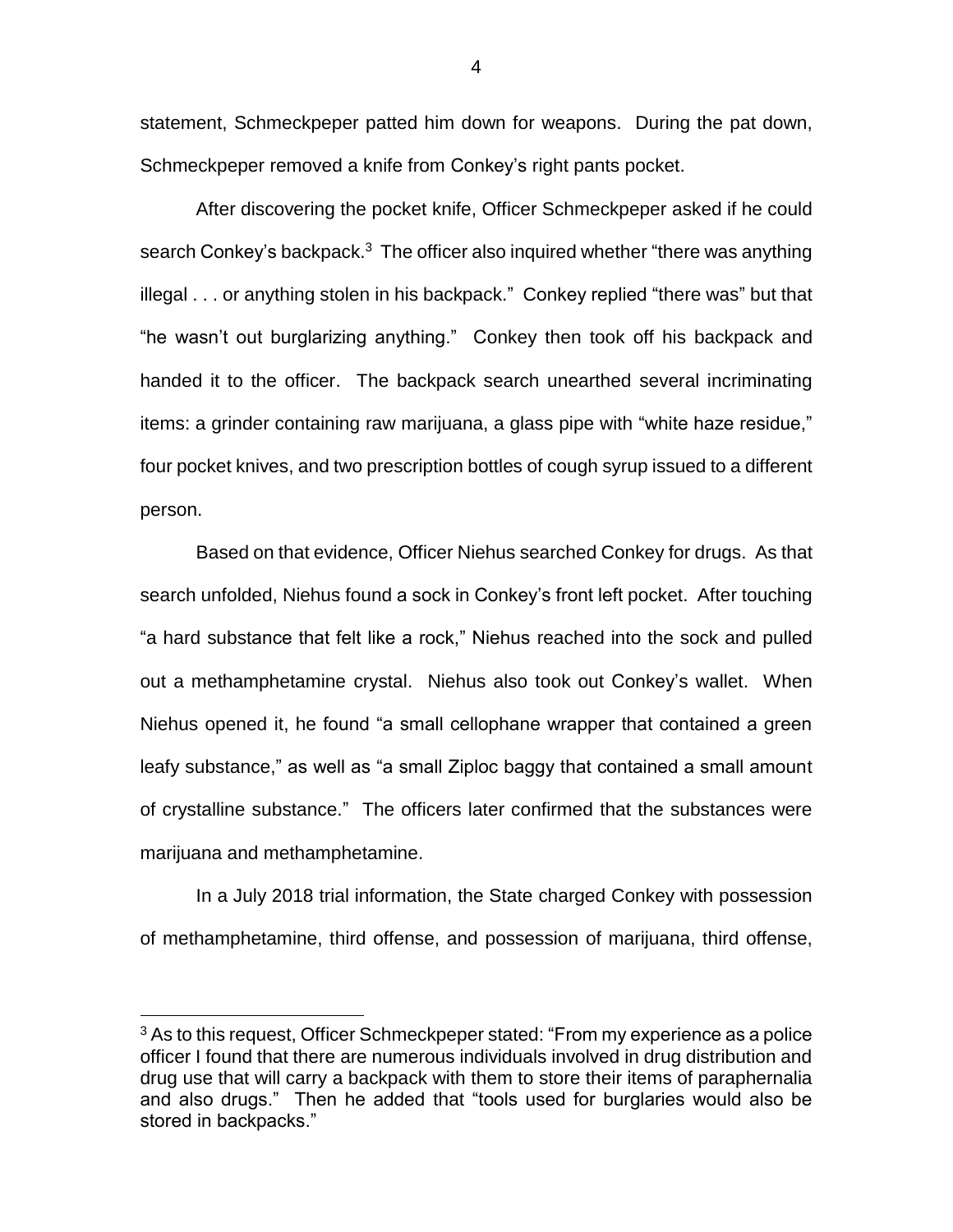both in violation of Iowa Code section 124.401(5) (2018), and unlawful possession of a prescription drug, in violation of Iowa Code section 155A.21(1). Conkey moved to suppress the evidence found during the search of his backpack, contending the law enforcement officers lacked reasonable suspicion to conduct an investigatory stop. Before any hearing, the parties stipulated that the court could rely on the minutes of evidence when deciding the suppression motion. The court denied the motion, finding the police did not seize Conkey and Conkey consented to searching the backpack.

On appeal, Conkey argues police had neither reasonable suspicion nor probable cause to justify stopping him while he was riding his bicycle on the sidewalk. He claims that stop was unlawful because "a person choosing to wear black on a bike with a backpack is not enough to give rise to a reasonable suspicion that criminal activity is afoot." As a corollary argument, Conkey claims the search of his backpack violated the Fourth Amendment of the U.S. Constitution, as well as article I, section 8 of the Iowa Constitution.

To counter, the State contends (1) the stop was not a "seizure" triggering Fourth Amendment scrutiny and (2) the backpack search was consensual.

Both the state and federal constitutional provisions protect people from unreasonable searches and seizures.<sup>4</sup> U.S. Const. amend. IV; Iowa Const. art. I, § 8. But before considering these protections, we assess whether the police officers "seized" Conkey. *See State v. Fogg*, 936 N.W.2d 664, 667 (Iowa 2019).

<sup>4</sup> Because Conkey does not advance a distinct analytical framework for his claims under the Iowa Constitution, we opt to apply the general federal framework for searches and seizures. *See Baker*, 925 N.W.2d at 609.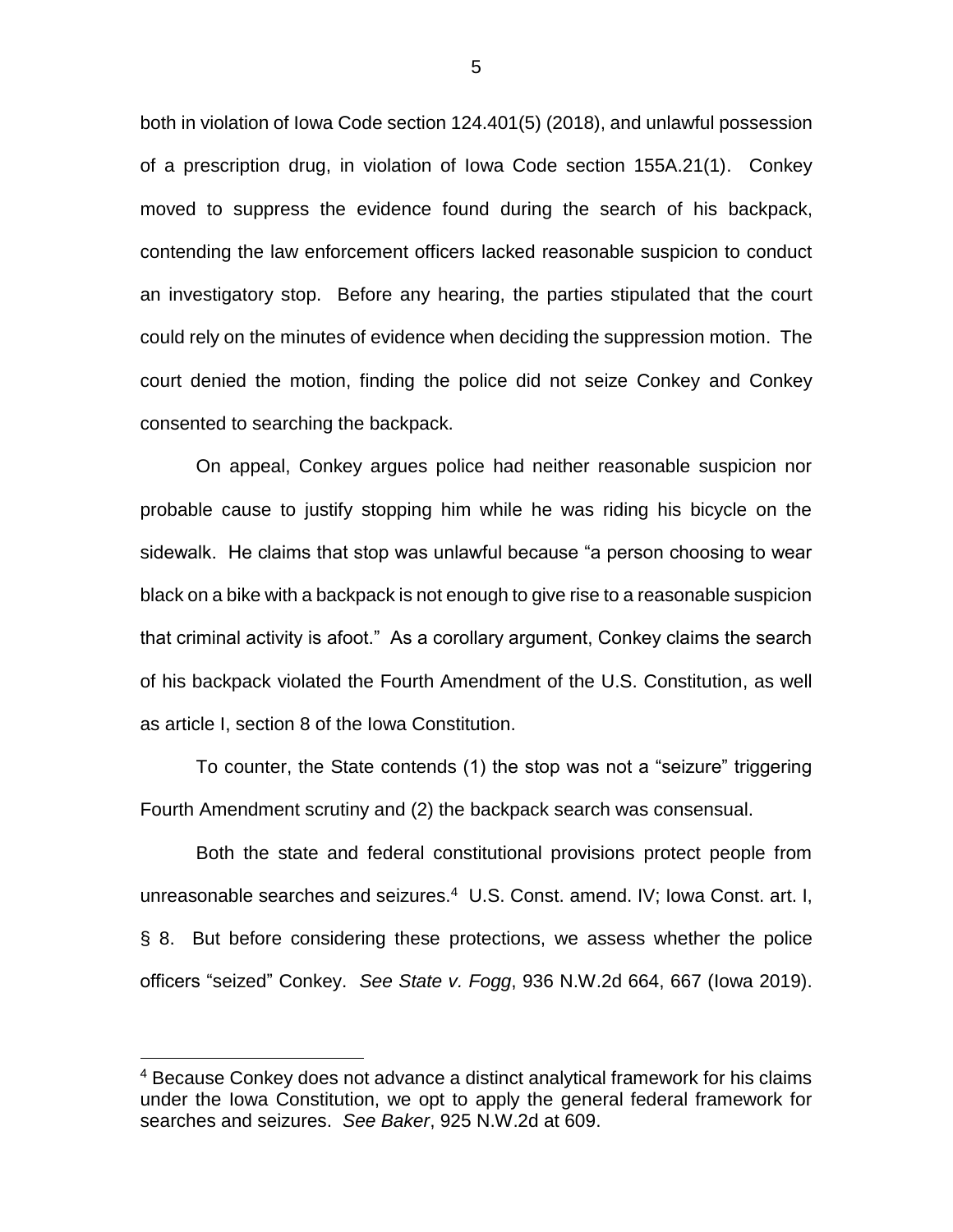We must make this threshold assessment because not every police interaction is a seizure in the constitutional sense. *State v. Smith*, 683 N.W.2d 542, 546 (Iowa 2004).

For instance, "[l]aw enforcement officers do not violate the Fourth Amendment's prohibition of unreasonable seizures merely by approaching individuals on the street or in other public places and putting questions to them if they are willing to listen." *United States v. Drayton*, 536 U.S. 194, 200 (2002). Even when officers have no basis for suspecting a particular individual, they may pose questions and ask for identification—provided they do not use coercive means to induce cooperation. *Id.*; *see also State v. Reinders*, 690 N.W.2d 78, 82 (Iowa 2004). An encounter with police "remains consensual and does not trigger a reasonable suspicion requirement" unless "an officer restrains one's liberty by means of physical force or other show of authority." *Smith*, 683 N.W.2d at 547. The test is whether "a reasonable person would feel free 'to disregard the police and go about his business.'" *State v. Wilkes*, 756 N.W.2d 838, 843 (Iowa 2008) (quoting *Florida v. Bostick*, 501 U.S. 429, 434 (1991)).

Challenging the district court's rationale, Conkey insists his interaction with Officer Niehus was not consensual. He claims the officer's action "wasn't just a casual walking up to someone walking down the street and engaging them in a conversation" but was instead, "more akin to the stopping and seizure of someone in a motor vehicle" because he was riding his bicycle. We reject this argument.

Officer Niehus did nothing more than approach Conkey and ask for identification. In turn, Conkey willingly responded to the officer's questions and provided the requested information. From our reading of the record, their meeting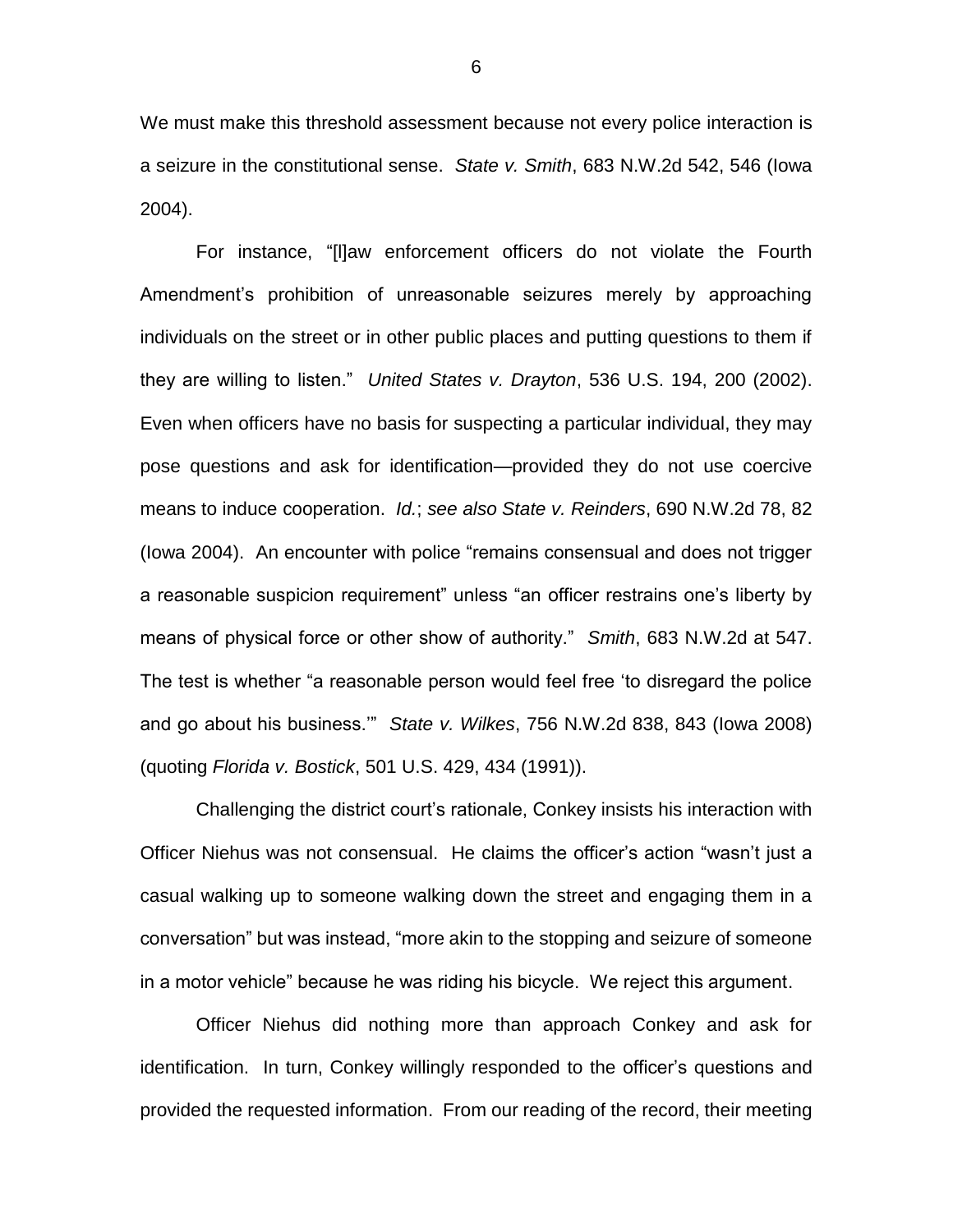was analogous to cases where police approached a parked vehicle or an individual on foot. *See id.* at 844 (finding encounter was consensual when officer pulled in behind a parked vehicle to speak with occupant rather than stopping moving vehicle); *State v. Harlan*, 301 N.W.2d 717, 720 (Iowa 1981) (same); *see also Reinders*, 690 N.W.2d at 83 (explaining police questioning was consensual though officers "approached the defendant on foot as he walked through a K-Mart parking lot"). In those cases, the critical test was whether the totality of the circumstances showed "no reasonable individual would have felt free to simply walk away and refuse to answer the officer's questions." *Reinders*, 690 N.W.2d at 83.

Applying that test, no seizure occurred when Officer Niehus approached Conkey and asked for identification. The record shows Niehus wore plain clothes, walked on foot, and flashed his badge only to verify his identity. Perhaps most important, it was Conkey who voluntarily "rode his bike over" to speak with Niehus. Only then did Niehus ask for identification. This conduct did not create a seizure. *See Wilkes*, 756 N.W.2d at 843 (reiterating officer's "mere showing of a badge" and asking questions do not prove seizure). Likewise, the record lacks "objective indices of police coercion." *Id*. By all accounts, Niehus "did not use physical force or show authority in any manner." *Id.* at 844. He did not restrict Conkey's movement, use a threatening or commanding tone, or display any weapons. A reasonable person in Conkey's shoes would have felt free to go on their way. *See Smith*, 683 N.W.2d at 547 (finding no seizure where defendant voluntarily gave identification). The initial stop did not implicate the Fourth Amendment.

We next address the propriety of searching Conkey's backpack. A warrantless search is per se unconstitutional unless a recognized exception

7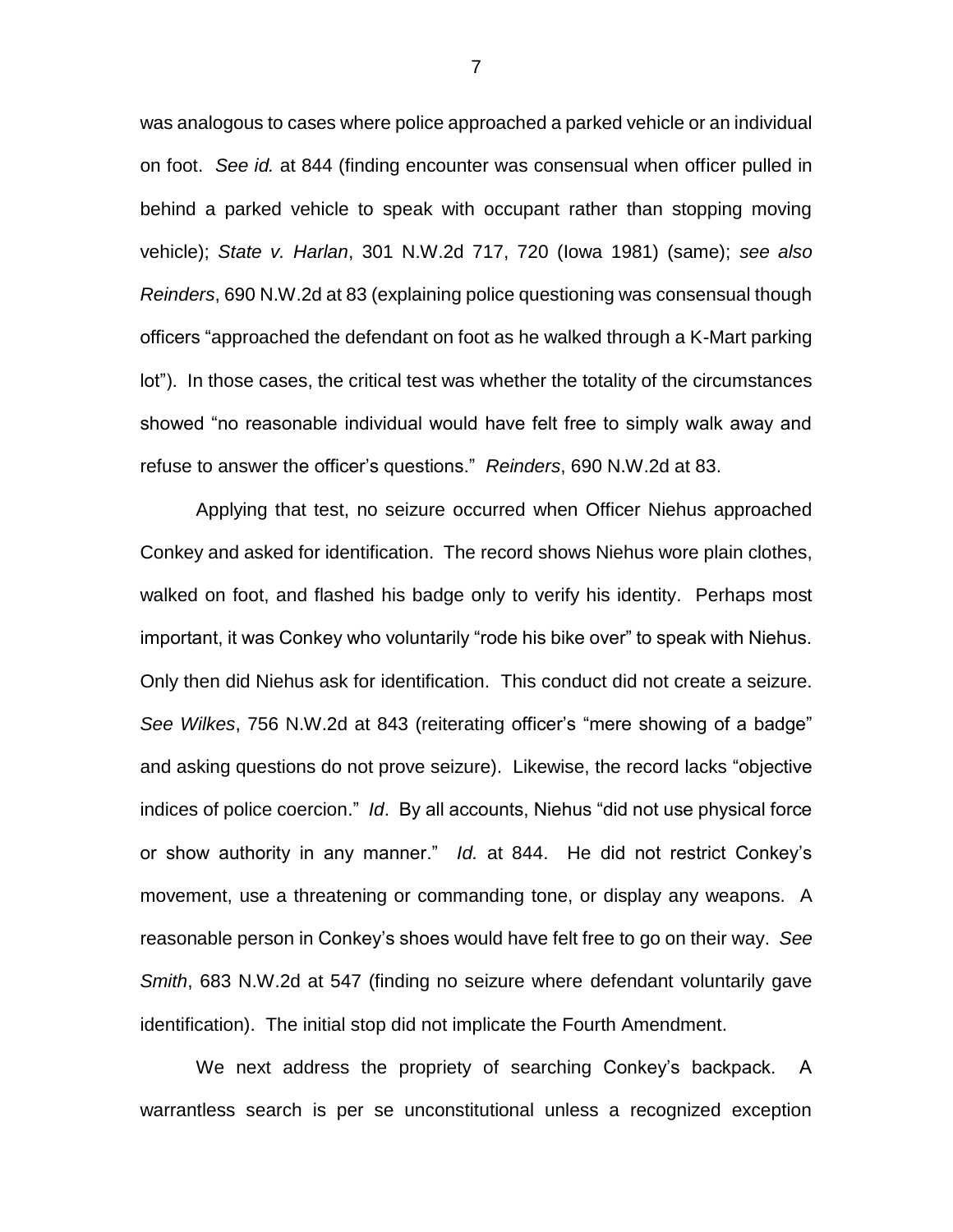applies. *State v. Pettijohn*, 899 N.W.2d 1, 14 (Iowa 2017). One of those exceptions is a search conducted by free and voluntary consent. *State v. Lowe*, 812 N.W.2d 554, 572 (Iowa 2012). When the State relies on consent as an exception, it must establish by a preponderance of the evidence that (1) consent to search was given, and (2) that consent was valid. *State v. Reinier*, 628 N.W.2d 460, 465 (Iowa 2001). A person may give consent orally, as well as "by gestures and non-verbal conduct." *Id.* at 467. Like the district court, we find Conkey consented through non-verbal conduct when he handed his backpack to Schmeckpeper following the officer's request to search it.

In determining the validity of that consent, we ask whether it was voluntary. *Id.* at 465. Voluntariness is a question of fact that requires an examination of the totality of the relevant circumstances. *Id.* We consider a non-inclusive list of factors, including the presence of police coercion, deception, or threats; police "claim of authority"; defendant's knowledge of the right to refuse consent; and "existence of illegal police action just prior to the time the consent is given." *Id.* 

Several factors weigh in favor of voluntariness. First, the officers did nothing illegal before Conkey gave his consent to search the backpack. The preceding pat down for weapons was justified after Conkey admitted "he had a knife and he had knives in his backpack." *See State v. Leaton*, 836 N.W.2d 673, 676 (Iowa Ct. App. 2013) (reiterating officer may conduct reasonable search for weapons if officer has reason to believe person is armed and dangerous (citing *Terry v. Ohio*, 392 U.S. 1, 27 (1968))). Second, in asking to search, Officer Schmeckpeper did not use any coercive or deceptive tactics. And third, the officer did not assert any claim of authority to search.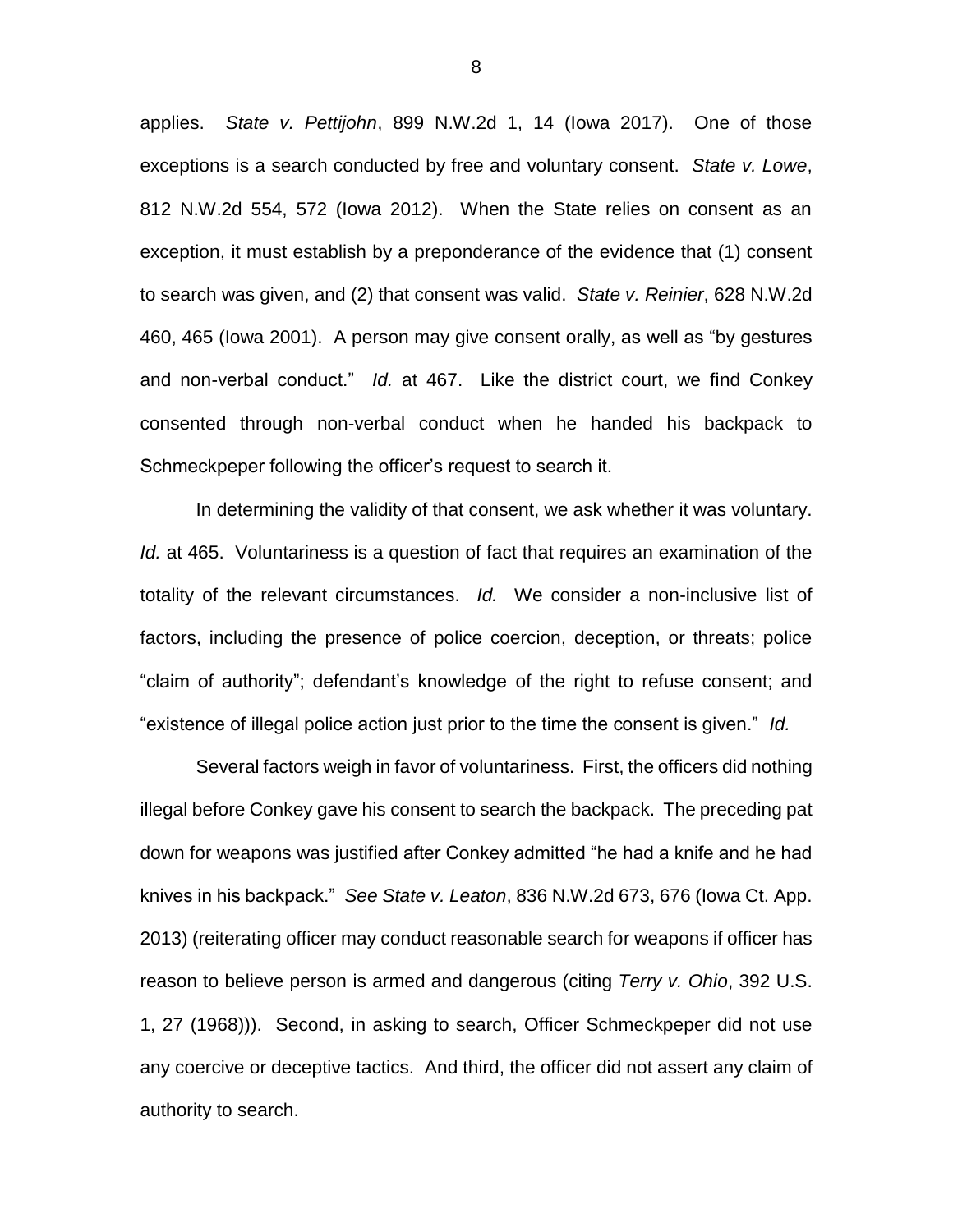The only factor weighing against voluntariness is the officers' failure to inform Conkey of his right to refuse consent. But knowledge of that right "is not a prerequisite to establishing . . . voluntary consent; it is merely a factor in determining its voluntariness." *State v. Prusha*, 874 N.W.2d 627, 631 (Iowa 2016) (alteration in original) (quoting *State v. Folkens*, 281 N.W.2d 1, 4 (Iowa 1979)). Based on the totality of these circumstances, the State met its burden in showing Conkey gave his voluntary consent to the search of the backpack. Thus we uphold the suppression ruling and affirm Conkey's convictions for possession of methamphetamine, possession of marijuana, and unlawful possession of a prescription drug.

**Second case.** In September 2018, Sioux City Police Officer Christopher Eral was on routine patrol when he stopped a car in which Conkey was a passenger. 5 During the traffic stop, the officer noticed that both the driver and Conkey appeared "very nervous." Conkey was sweating, his hands shook, and he mumbled in response to the officer's questions. Suspecting their nervousness signaled the presence of contraband, Officer Eral asked "if there were any weapons or drugs in the vehicle"; they said no. Still believing something was amiss, the officer called for a K-9 unit.

About five minutes later, Officer Paul Yaneff arrived with his drug dog. Yaneff thought Conkey "looked very familiar from prior dealings." And like Officer Eral, the K-9 officer noted Conkey's unusual behavior. Officer Yaneff suspected Conkey was high on methamphetamine based on "his body tremors, cotton mouth,

<sup>5</sup> The driver, Conkey's cousin, had a "heavily cracked" windshield and a broken rear window.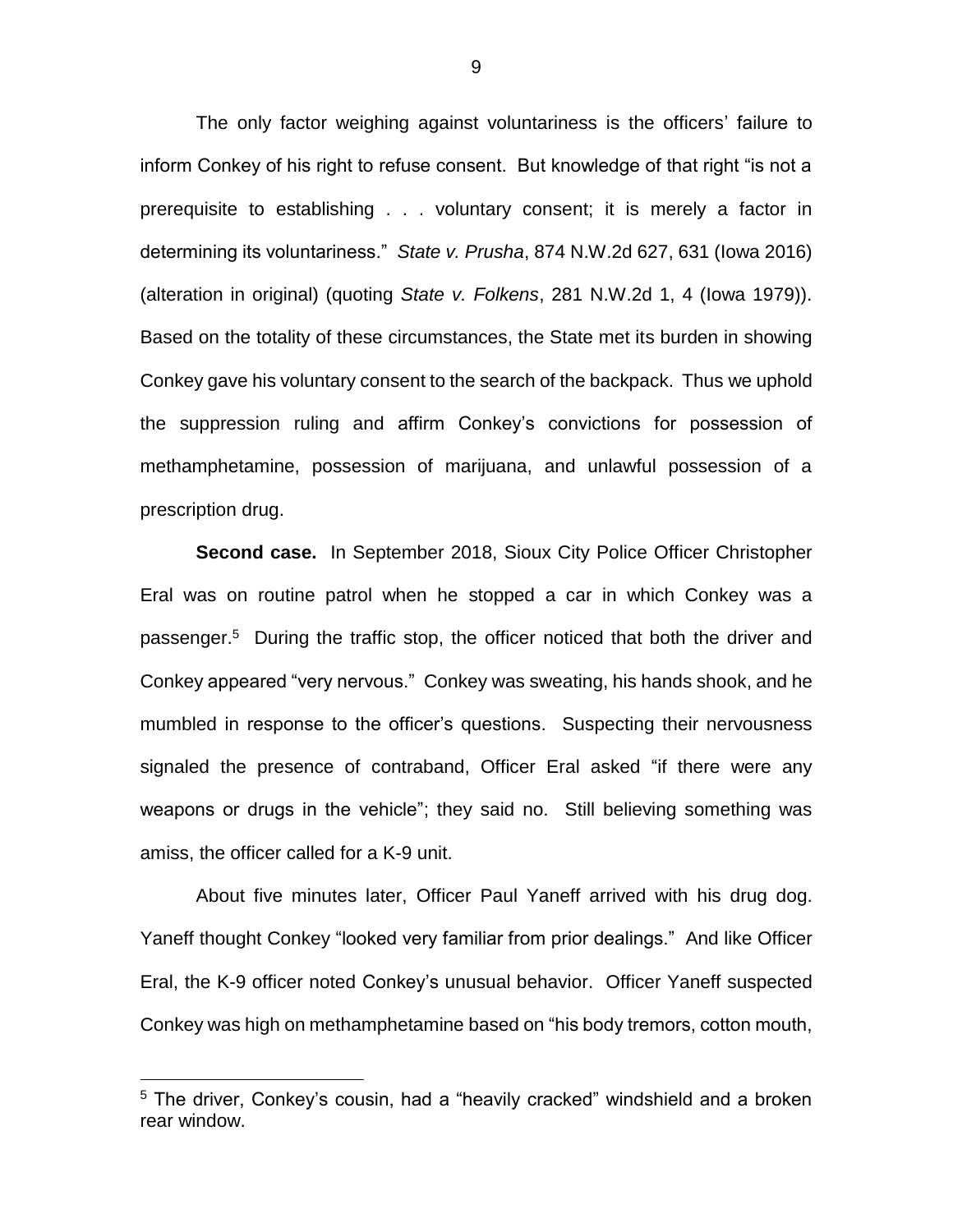and the way his eyes were dilated." The officers directed the driver and Conkey to step out of the vehicle. Once Conkey was outside, Officer Yaneff asked "if he had anything illegal on his person, any guns, drugs, knives." Conkey replied "he had a knife on him." Then Yaneff asked Conkey to turn around, so he could pat him down and take possession of the knife. During the pat down, the officer warned Conkey several times to stop reaching for his pockets.

After removing the knife from Conkey's back pants pocket, Officer Yaneff handcuffed Conkey and informed him he was being detained.<sup>6</sup> Yaneff then guided his drug dog around the car. At the front door on the passenger's side, the dog gave "a positive response to the odor of narcotics." After that alert, Yaneff searched Conkey's person, finding a stainless steel vial containing a plastic baggie of methamphetamine.

With the first case pending, the State again charged Conkey with possession of methamphetamine, third offense. And Conkey again moved to suppress the drug evidence found in his possession—this time alleging the warrantless search during the traffic stop was unsupported by probable cause. The two officers testified at the suppression hearing. In February 2019, the district court denied the motion based on three findings: (1) the traffic stop was not unreasonably prolonged; (2) probable cause justified the dog sniff of the vehicle; and (3) separate probable cause justified searching Conkey for contraband.

<sup>&</sup>lt;sup>6</sup> Officer Yaneff explained he detained Conkey without formally arresting him because "he was acting so nervous and he had weapons on him and kept on trying to reach down for it when I told him not to."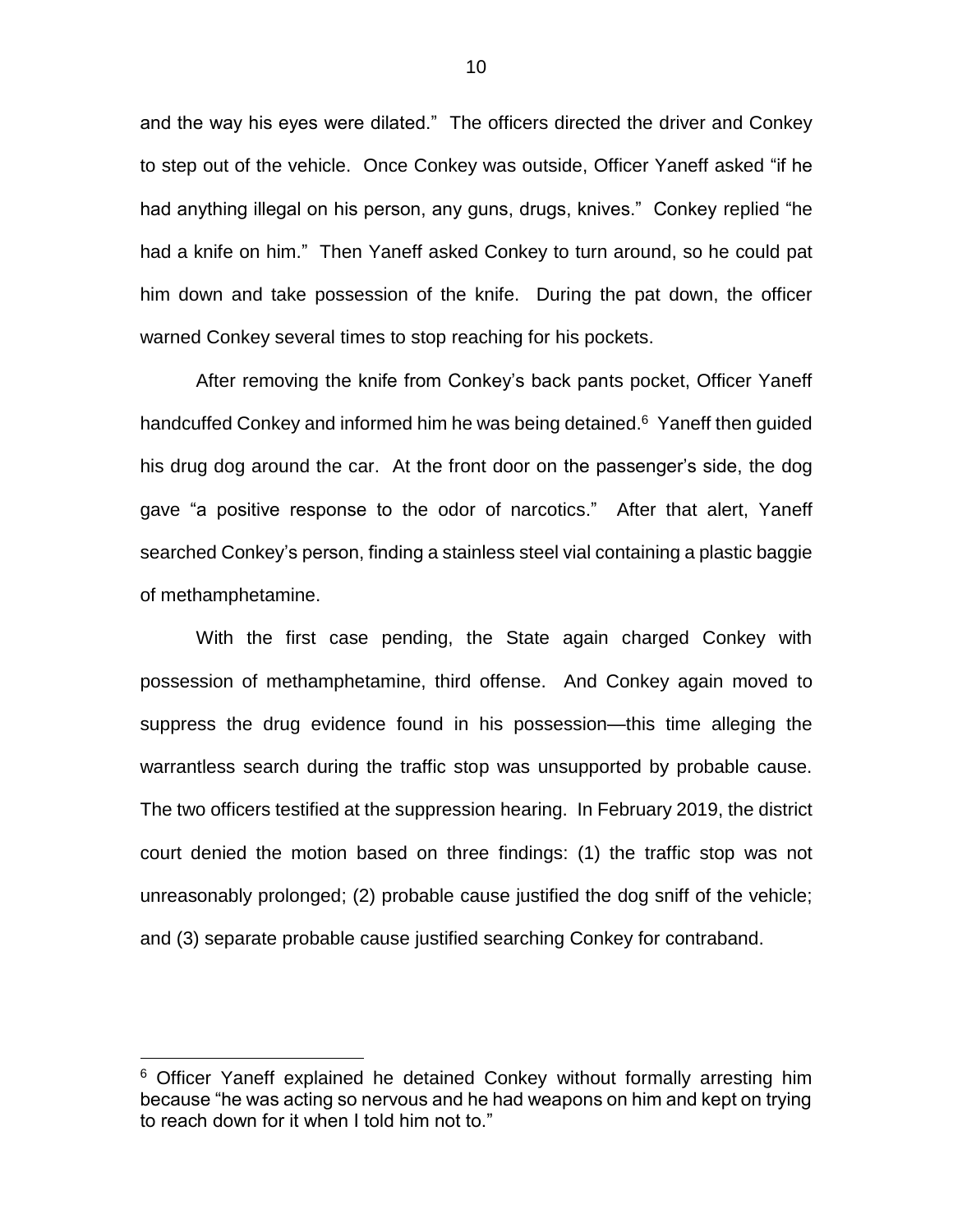Conkey now claims the district court erred in denying his motion to suppress. He argues the search was unconstitutional because the dog's alert, at most, established probable cause to search the car.<sup>7</sup> By contrast, the State relies on an independent probable cause theory, claiming the officers had probable cause to search Conkey, separate from the car, based on their trained observations during the traffic stop.

True, "probable cause to search a *car* does not justify the search of a *passenger*." *State v. Horton*, 625 N.W.2d 362, 365 (Iowa 2001) (citing *United States v. Di Re*, 332 U.S. 581, 584–87 (1948)). But that principle is but a starting point. A separate search of a passenger is constitutional if police have independent probable cause to justify searching that person. *See State v. Merrill*, 538 N.W.2d 300, 302 (Iowa 1995) (upholding search of passenger when officer smelled burnt marijuana on person and saw him hiding something in his hand). The existence of independent probable cause boils down to whether "a reasonably prudent person would believe that evidence of a crime will be discovered in the place to be searched." *State v. Moriarty*, 566 N.W.2d 866, 868 (Iowa 1997). We consider the totality of circumstances, including "the sum total . . . and the synthesis of what the police have heard, what they know, and what they observe as trained officers." *State v. Predka*, 555 N.W.2d 202, 207 (Iowa 1996) (quoting *State v. Edgington*, 487 N.W.2d 675, 678 (Iowa 1992)). An officer's observations

 $7$  Conkey does not contest the legality of the traffic stop, its duration, or the dog sniff, likely because those actions did not violate his rights. *See State v. Tague*, 676 N.W.2d 197, 201 (Iowa 2004) ("When a peace officer observes a violation of our traffic laws, however minor, the officer has probable cause to stop a motorist."); *State v. Bergmann*, 633 N.W.2d 328, 334 (Iowa 2001) ("[A] dog sniff that occurs outside a vehicle is not a search under the meaning of the Fourth Amendment.").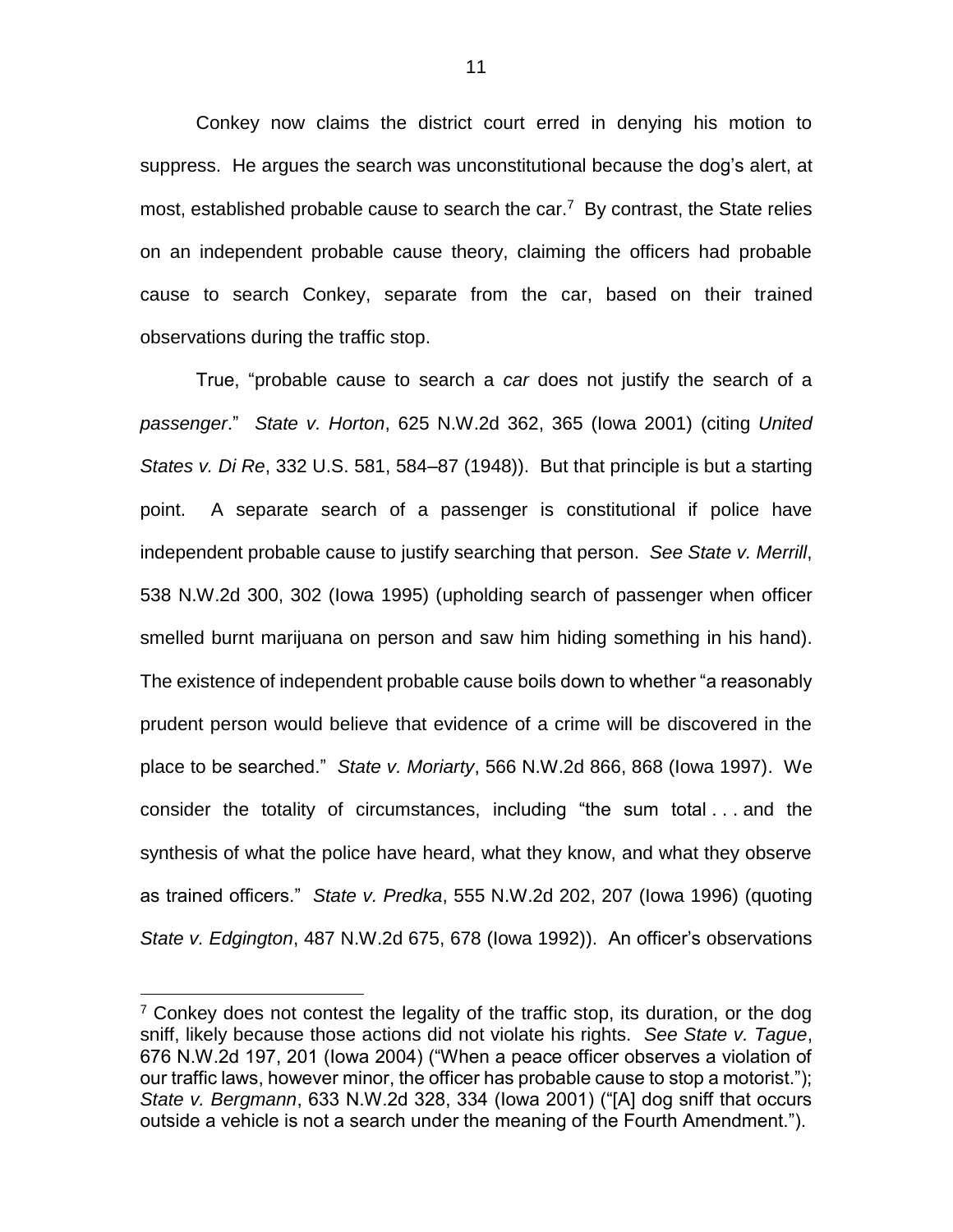of "furtive movements coupled with additional suspicious circumstances can provide sufficient grounds for a warrantless search." *Merrill*, 538 N.W.2d at 302 (citing *State v. Riley*, 501 N.W.2d 487, 489 (Iowa 1993)).

With that test in mind, we turn to the facts underlying Conkey's search. At the suppression hearing, Officer Yaneff recalled three key observations that made him suspect criminal activity. First, he noted Conkey exhibiting common signs of methamphetamine use. 8 Second, Yaneff testified to his "prior dealings" with Conkey—the most recent incident also involving methamphetamine. Third, Yaneff's dog, which was certified in drug detection, alerted at the passenger side front door. But the officer's search of the car revealed nothing. For his part, Officer Eral noticed Conkey "was shaking so bad, he bent his cigarette."

Considering these circumstances, it was reasonable for the officers to believe—based on their training and experience—that Conkey was under the influence and possessed drugs during this interaction. Deferring to the officers' expertise, we find Conkey's behavior and abnormal physical symptoms contributed to probable cause. *See Predka*, 555 N.W.2d at 207 (noting defendant's "nervous state and heavy breathing" were legitimate factors in determining probable cause to search). Plus, the dog alerted to drugs near the front passenger door where Conkey had been sitting. So when the search of the car proved fruitless, it was reasonable for Officer Yaneff to believe that Conkey was in personal possession of drugs. *See Horton*, 625 N.W.2d at 367 (determining officers could reasonably believe a passenger "was involved in the illegal use or

<sup>&</sup>lt;sup>8</sup> Officer Yaneff testified he is trained in identifying people under the influence of illegal substances.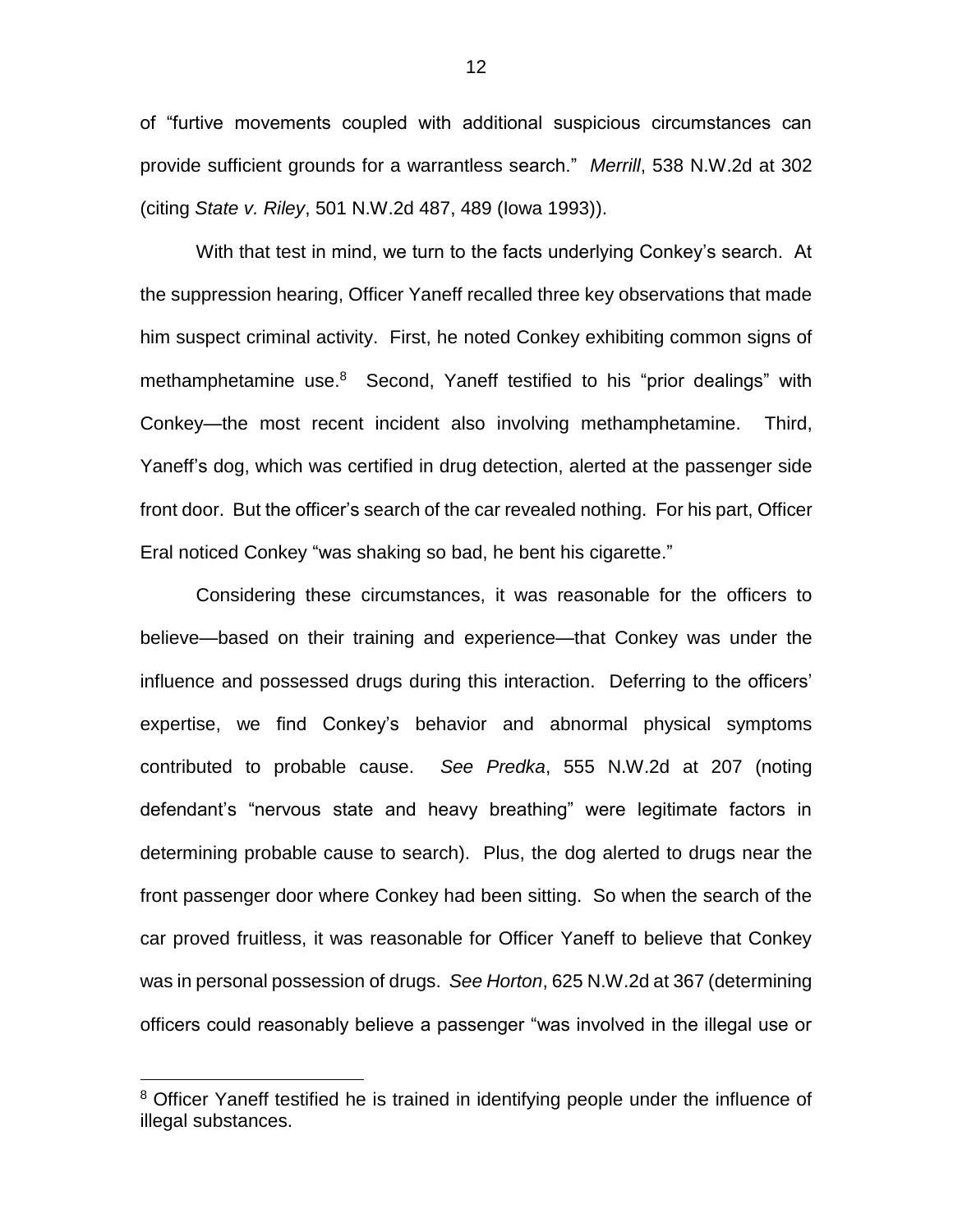possession of marijuana" when presence of marijuana was found in car). For these reasons, sufficient probable cause justified the passenger search. The district court properly denied Conkey's motion. And thus we affirm Conkey's conviction for possession of methamphetamine found during that traffic stop.

**Third case.** In February 2019, Sergeant Dane Wagner was patrolling near a convenience store to follow up on a tip about potential drug transactions. As an undercover officer, Wagner was in plain clothes and driving an unmarked car. Around 3:00 a.m., Wagner noticed someone "walking between two houses" with "what looked like a wheelbarrow or like a plastic garden cart." Suspecting the person might have "burglarized something in the area or [was] just simply stealing from a yard," Wagner decided to approach him.

On foot, Wagner identified himself as a police officer, displayed his badge, and shined his flashlight. After the person acknowledged the officer, Wagner asked for name and identification. As Conkey looked for his identification, Wagner peered into the wheelbarrow, which held a tire and "small shop light." Wagner also noticed Conkey was carrying a drawstring bag and "a silver canister about the size of a shotgun shell . . . in his fifth pocket or the coin pocket of his jeans." It was that canister which drew Wagner's attention. According to the officer, it resembled "a small metal container commonly used to store drugs." Invoking his nineteen-year career working in a narcotics unit, Wagner stated: "The only time I have ever run into those in law enforcement is when I've been a part of drug search warrants or drug seizures. I've never seen someone just driving down the street that carried them and actually used them for what they are intended for."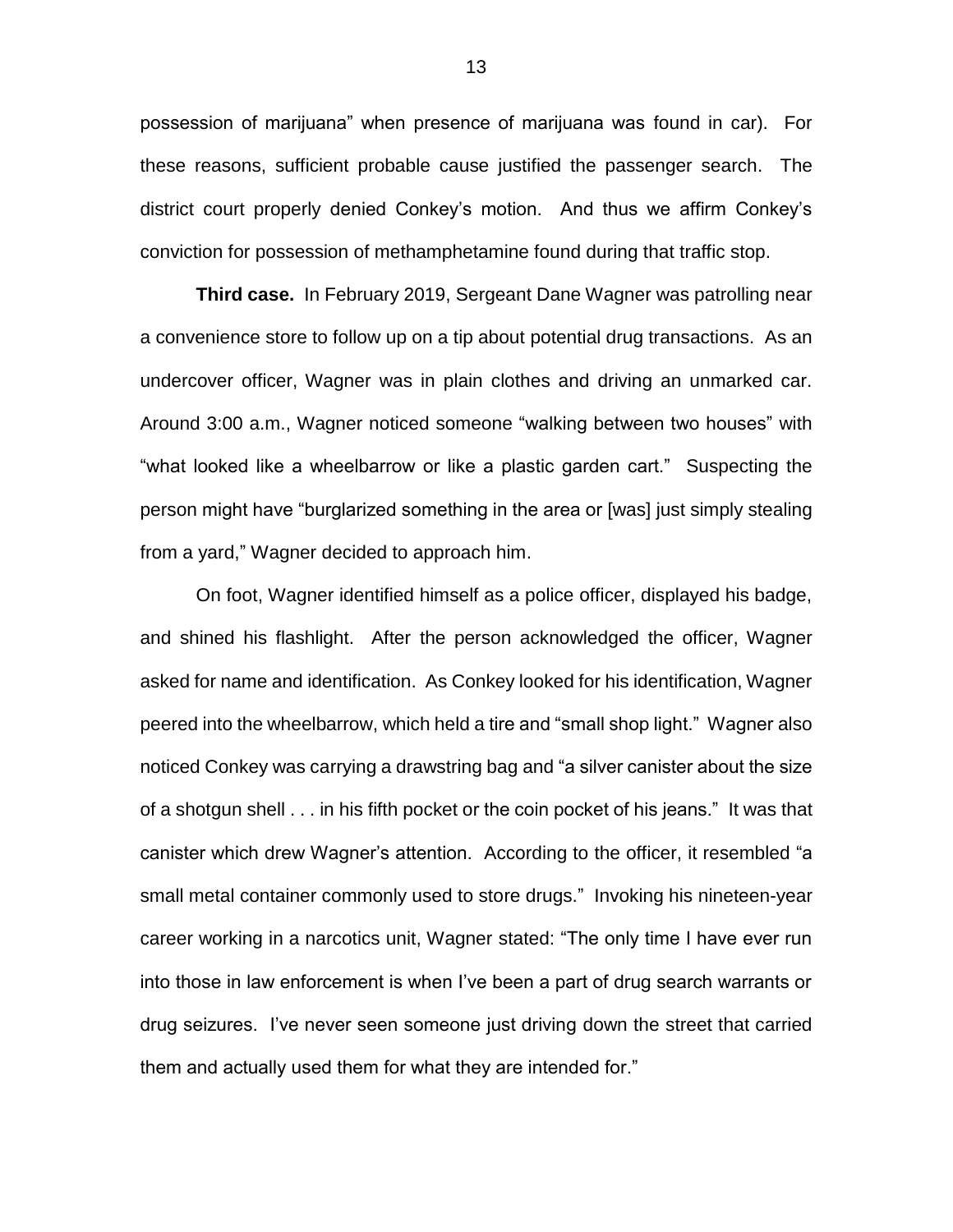After making these observations, Wagner inquired where Conkey was coming from and where he got the wheelbarrow. Conkey explained he was walking from his friend's house and "had his cart there, so he grabbed it and was just bringing it home." When Wagner asked for the friend's name, Conkey replied "Jesus" but could not recall Jesus's last name. Conkey offered to take Wagner to his friend's apartment so Wagner could speak with the friend and confirm the cart belonged to Conkey. Wagner declined the offer.

By then, Wagner had run a records check, which returned no outstanding warrants for Conkey. But instead of returning his identification and parting ways, Wagner asked Conkey about the silver canister.<sup>9</sup> Conkey said "it was a matchstick container." Wagner asked if there were matches in it. Conkey responded "there wasn't." Wagner recalled that while Conkey was answering questions, he moved the canister out of his coin pocket and "put it into the bigger pocket on the right-hand side of his pants that he was wearing, basically taking it out of my sight."

After those inquiries, Sergeant Wagner asked to look inside the canister. Conkey replied "he didn't feel comfortable doing that." Undeterred, Wagner asked two more times, to which Conkey repeated "he still just didn't feel comfortable." Wagner told Conkey that if he had nothing to hide, he would have just shown him and been on his way.

 $9$  The officer testified the container was "very unique" and explained that "if you are not familiar with them, you have a hard time figuring out how to open them because they have a weird arm on them. You have to unscrew them and then they flip."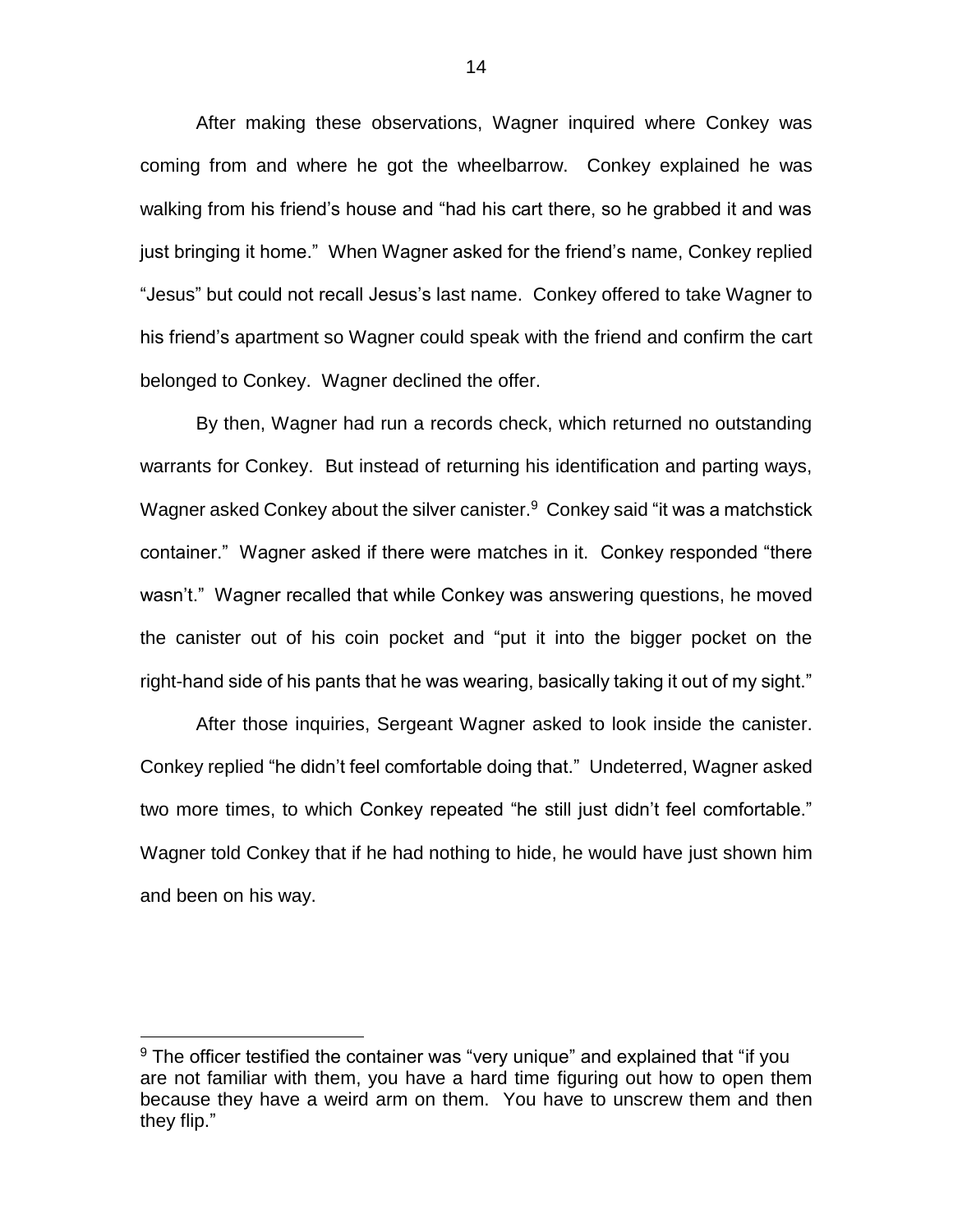A few minutes later, three more officers walked up. Only then did Wagner ask Conkey if he had any weapons.<sup>10</sup> Conkey admitted he had a knife in his pocket and then tried to reach for it. Wagner stopped him, saying "that I would like to acquire it myself just to make sure that we didn't have any confusion about who possessed the knife at any time." After that find, Wagner directed Officer Casey McBride to conduct a more thorough pat down of Conkey for other weapons. While patting him down, Officer McBride "felt a hard object" near Conkey's back right hip that "kept going down the back side of his leg." McBride asked Conkey what he was hiding. Conkey said it was a machete.

After the machete discovery, Sergeant Wagner circled back to the silver matchstick container. He asked Conkey a fourth time if he could look inside. When Conkey declined, Wagner arrested Conkey for carrying a dangerous weapon and searched the matchstick container incident to the arrest. When Wagner reached into Conkey's pocket, he also discovered a methamphetamine pipe. Inside the matchstick container were two bags of "a crystal-like substance," which later tested positive for methamphetamine.

In a March 2019 trial information, the State charged Conkey with possession of methamphetamine, third offense, and carrying a concealed and dangerous weapon, in violation of Iowa Code section 724.4(3)(a). Conkey moved to suppress the evidence seized during the pat down and the search of his matchstick container. The district court denied the motion.

<sup>&</sup>lt;sup>10</sup> Sergeant Wagner testified he waited for backup because he avoided making physical contact with citizens in one-on-one exchanges "in case something were to be wrong or in case somebody were to want to fight or run."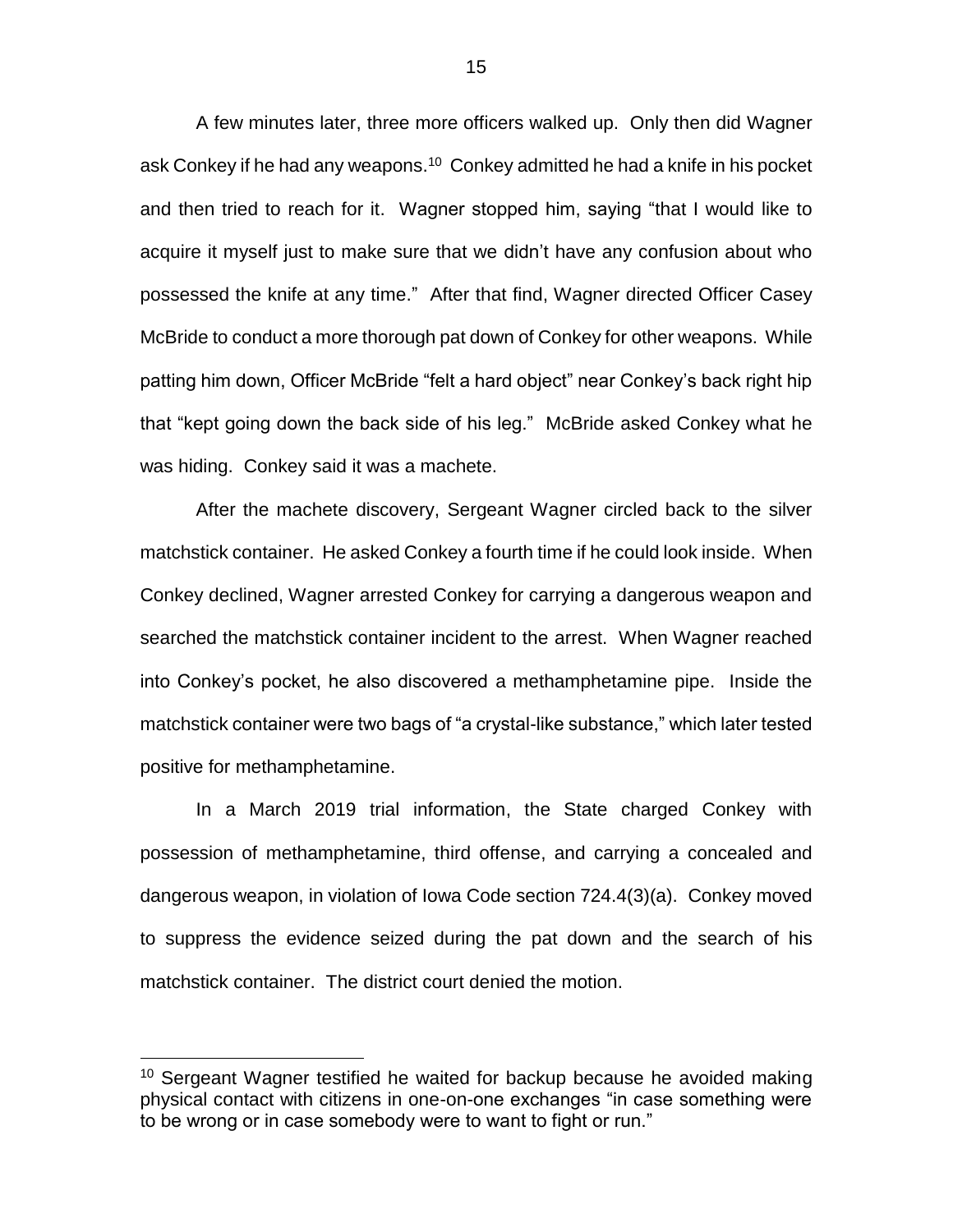In challenging this third and final suppression ruling, Conkey claims police violated his constitutional protection against unreasonable searches and seizures in three ways. First, he contends Sergeant Wagner exceeded the lawful bounds of an investigatory stop by asking unrelated questions, thereby failing to "expeditiously investigate [his] suspicion." Second, he claims the pat down for weapons was unconstitutional because police lacked reasonable suspicion to believe he was armed and dangerous. And third, he argues police lacked probable cause to search the silver matchstick container in his pocket.

In resistance, the State contends Sergeant Wagner was justified in asking Conkey about the wheelbarrow and matchstick container. The State describes an escalating encounter between the two men. As a start, the State asserts their "initial two-minute interaction did not rise to the level of a seizure." Then as their exchange continued, and Wagner saw the silver match container, the State contends the officer developed reasonable suspicion to believe Conkey was involved in criminal activity. That reasonable suspicion, in the State's view, allowed the officer to prolong the stop. That prolonged stop featured a pat down, which the State defends based on Conkey's admission that he had a knife in his pocket. And finally, the State contends the search of the canister was a constitutional search incident to arrest.

As discussed above, the threshold question in any Fourth Amendment analysis is whether a "seizure" occurred. *Fogg*, 936 N.W.2d at 668. Because police can approach citizens in public places and ask them questions without triggering constitutional scrutiny, "objective indices of police coercion must be present to convert an encounter between police and citizens into a seizure."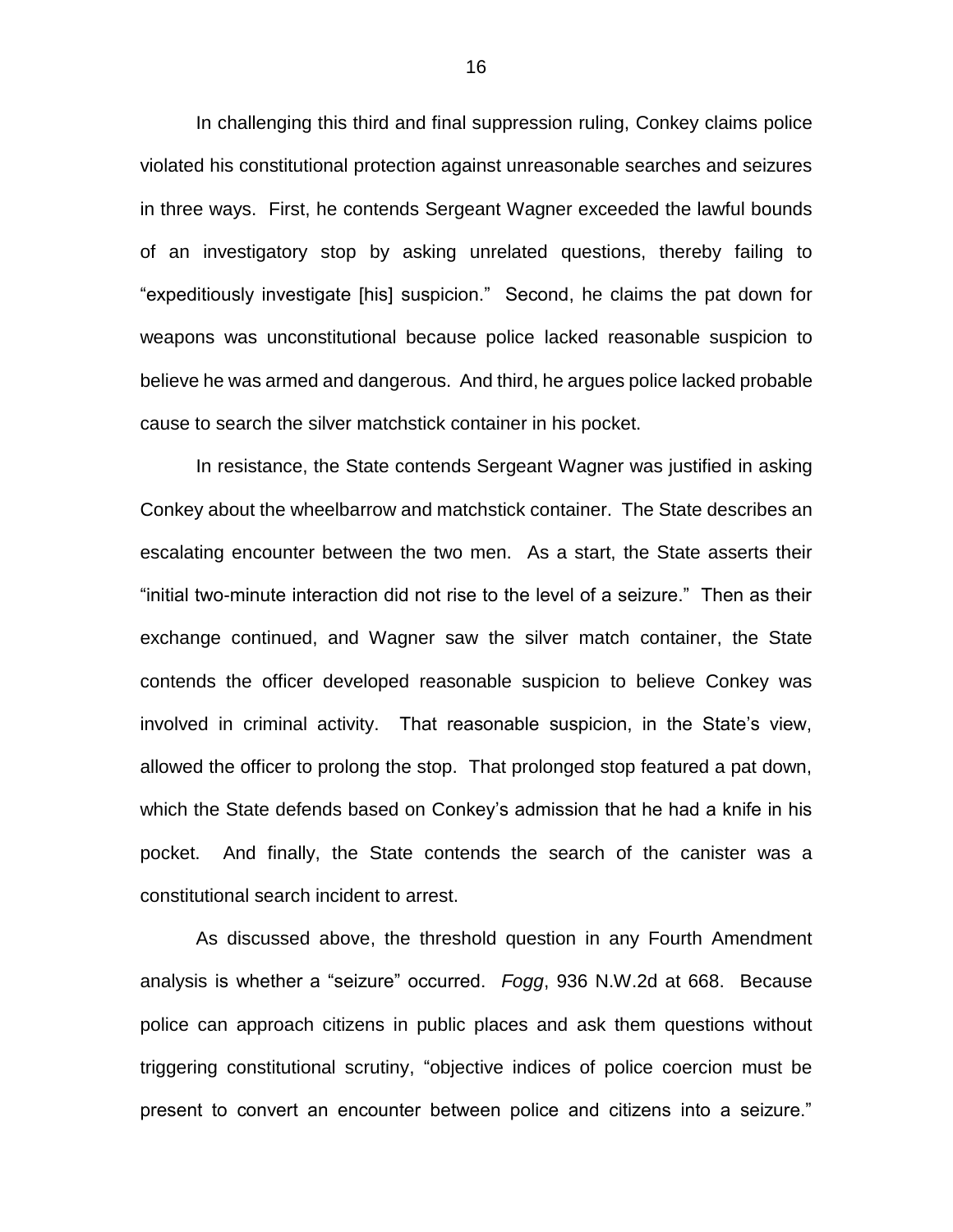*Wilkes*, 756 N.W.2d at 843. Police questioning loses its consensual nature "only when the officer, by means of physical force or show of authority, has in some way restrained the liberty of a citizen." *Harlan*, 301 N.W.2d at 719 (quoting *Terry*, 392 U.S. at 19 n.16). If a voluntary encounter converts into a seizure, police must have reasonable suspicion or probable cause to justify the subsequent detention. *See Wilkes*, 756 N.W.2d at 844–45.

Applying these principles, we agree no seizure occurred when Sergeant Wagner approached Conkey and asked him about the wheelbarrow. In describing this initial interaction, the district court noted:

Sergeant Wagner did not use physical force or show authority in any manner when he approached [Conkey]. He did not use harsh language or threaten him. He was in plain clothes. He did not have lights and sirens going. He merely approached [Conkey], identified himself as a police officer, and began to speak with [him].

Consistent with the court's reasoning, the record contains no objective signs of coercion to counteract the consensual nature of Conkey's responses. Because Conkey willingly answered Wagner's questions—even offering to show Wagner his friend's apartment—that early interaction and brief questioning did not implicate the Fourth Amendment.

But the nature of their encounter soon changed. As the State's argument implicitly concedes, the officer's persistent probing required evidence "raising the level of suspicion" that Conkey was engaged in illegal activity. In other words, Fourth Amendment scrutiny was triggered when the encounter lost its consensual nature, and Conkey was no longer free to disregard Sergeant Wagner and go about his business. *See Bostick*, 501 U.S. at 434.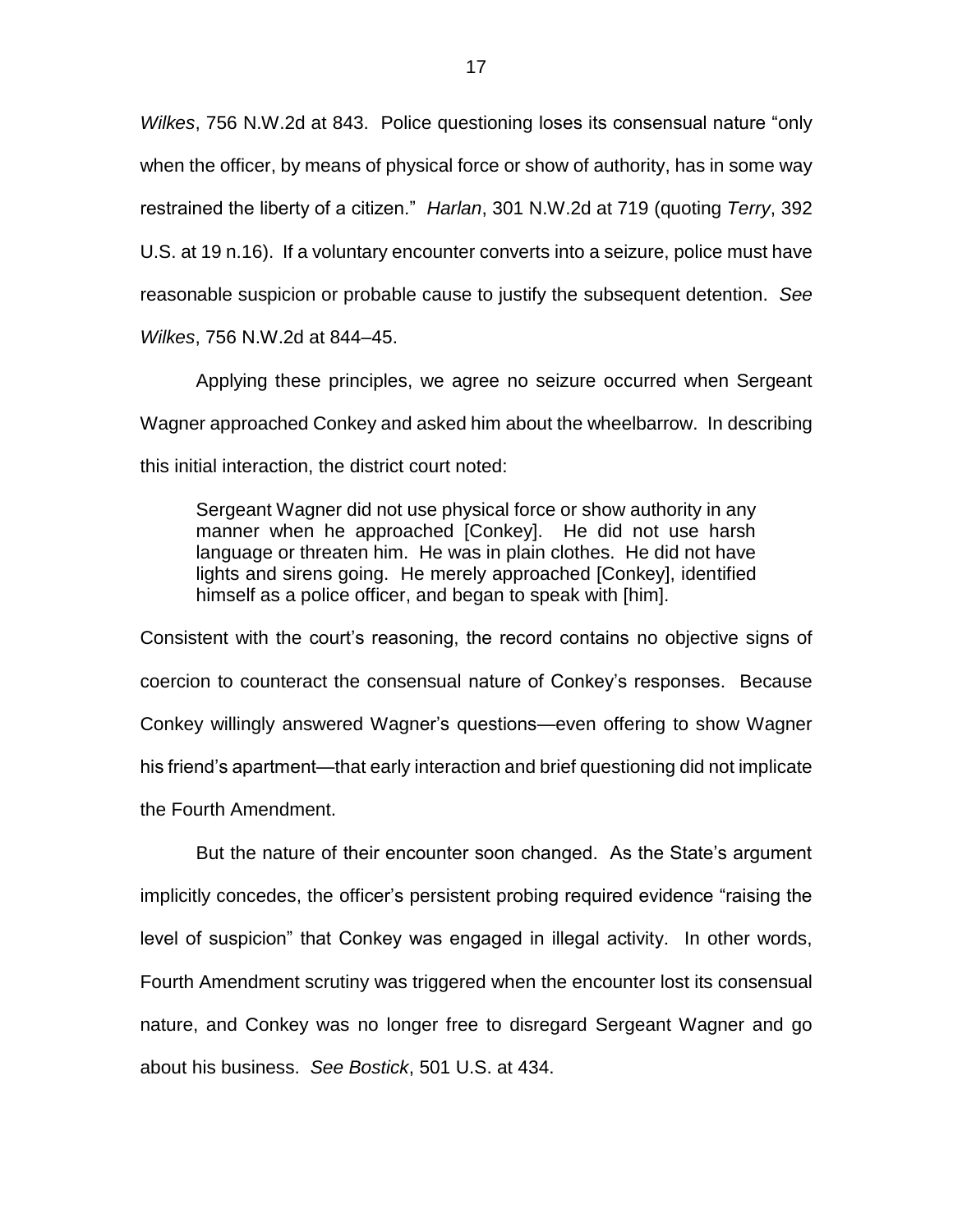Several factors transformed the voluntary encounter into a seizure. First, Sergeant Wagner took Conkey's identification card to check whether he had any warrants for his arrest. He did not. But the record does not show that the officer returned Conkey's identification before quizzing him about the canister. *See United States v. Villa-Gonzalez*, 623 F.3d 526, 533 (8th Cir. 2010) ("Without his identification card, a reasonable person is much less likely to believe he can simply terminate a police encounter." (citing *Florida v. Royer*, 460 U.S. 491, 503 n.9 (1983)). Second, Wagner's intensifying inquiries about the matchstick container added a coercive element to the stop. The officer told Conkey that in his experience "these containers were normally used to conceal drugs." *See id.* (explaining consensual encounters don't typically involve "inquisitorial statements" such that police use of these statements would "certainly make any encounter more coercive"). And when Conkey refused to allow a search of the container, Wagner accused Conkey of hiding something illegal—"I explained to him that I believed at this point he must have something inside of that container, otherwise, he would have simply opened it, shown me that it was empty, and he would have been on his way." Third, the police made a show of authority when three more officers appeared at the scene. *See United States v. Griffith*, 533 F.3d 979, 983 (8th Cir. 2008) (listing presence of several officers, the retention of the person's property, and an indication the person is the focus of an investigation as indicia of seizure). Considering the totality of these circumstances, we find Conkey was seized.

The next step is to decide whether Conkey's seizure was warranted. A temporary detention is constitutional only if the officer has "reasonable suspicion,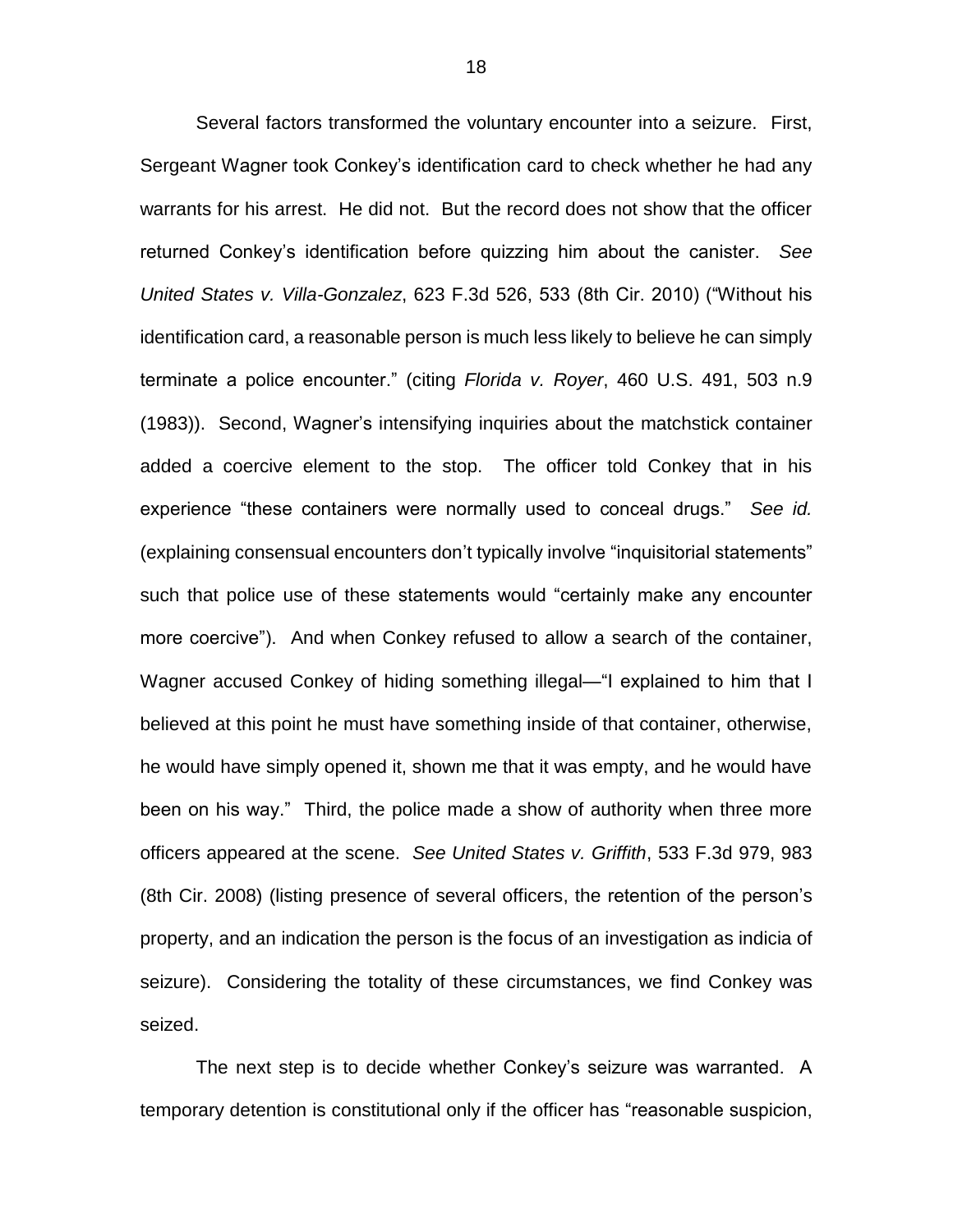backed by specific and articulable facts, to believe criminal activity is afoot." *Baker*, 925 N.W.2d at 611 (citing *Terry*, 392 U.S. at 21). "Mere suspicion, curiosity, or hunch of criminal activity is not enough." *Tague*, 676 N.W.2d at 204. "The purpose of an investigatory stop is to allow a police officer to confirm or dispel suspicions of criminal activity through reasonable questioning." *State v. Kreps*, 650 N.W.2d 636, 641 (Iowa 2002). We evaluate the totality of the circumstances "through the eyes of a reasonable and cautious police officer on the scene, guided by his experience and training." *Id.* at 642 (quoting *United States v. Hall*, 525 F.2d 857, 859 (D.C. Cir. 1976)). A person's refusal to cooperate, standing alone, does not amount to reasonable suspicion. *State v. Corbett*, 758 N.W.2d 237, 241 (Iowa Ct. App. 2008).

On appeal, the State contends reasonable cause for the detention arose from Wagner's belief that matchstick containers were "commonly used" to store drugs, coupled with Conkey's act of moving the container to a different pocket while being questioned. We disagree. These two facts do not provide reasonable cause to believe Conkey was involved in a drug-related crime.<sup>11</sup>

At the suppression hearing, Wagner recalled more extensively questioning Conkey after noticing the silver canister in his pocket. Wagner testified that in his

<sup>&</sup>lt;sup>11</sup> The focus of Sergeant Wagner's investigation changed during the course of the interaction. When Wagner first approached Conkey, he suspected Conkey "may have been out stealing a wheelbarrow." The time of year, the hour of the night, the location of the encounter, and the items in the wheelbarrow sparked the officer's curiosity. But objectively, the officer developed no additional grounds to pursue a theft investigation. And subjectively, the officer testified that he only "continued to have a conversation" with Conkey when "this silver cylinder ended up popping up." The investigation then focused on Wagner's belief that Conkey was "in possession of some type of illegal narcotics."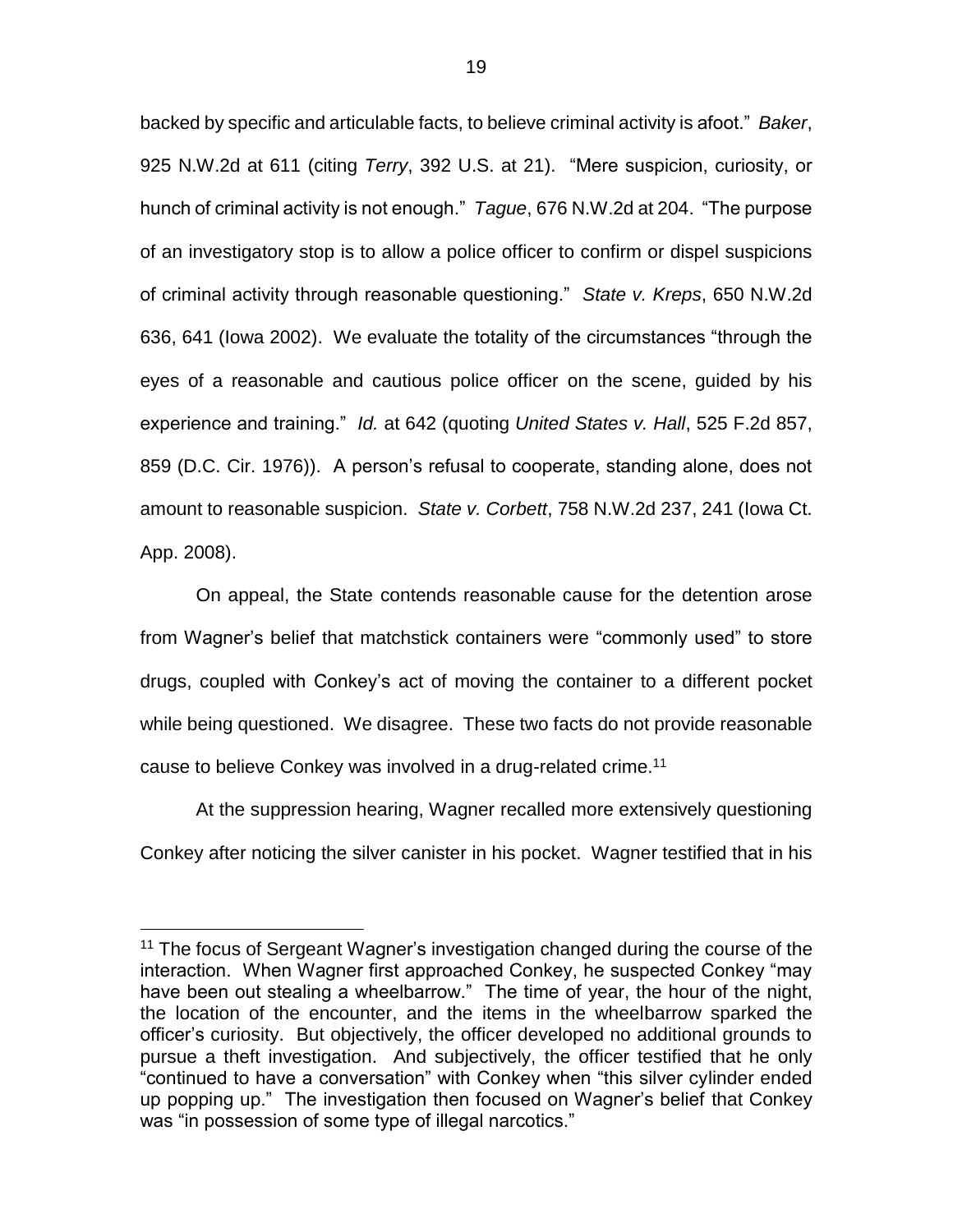experience as a drug investigator, he had never seen "these particular style containers" used "for what they are intended for." Rather, he only ran into them during drug seizures. But Wagner's association of matchstick containers with drug busts did not provide a particularized or objective basis for suspecting Conkey possessed drugs that night. Because any person could legally possess a matchstick container without provoking a suspicion of drug activity, a generalized presumption about the containers themselves, without more, does not amount to reasonable suspicion. *See Tague*, 676 N.W.2d at 205 (listing scenarios where a vehicle, in "an isolated incident," could cross an edge line without amounting to reasonable suspicion of intoxication or fatigue).

Take the example of plastic baggies, a more infamous receptacle for holding drugs. *See Carter*, 696 N.W.2d at 38 (noting "[o]ther courts have found that a plastic baggie is a commonly used container for narcotics and when seen in an unusual setting can tip the scales in favor of probable cause for a search"). Not every sighting of a baggie supports reasonable suspicion or probable cause to search. *See State v. Sweeney*, No. 07-0336, 2007 WL 4553475, at \*5 (Iowa Ct. App. Dec. 28, 2007) (striking down search based on "baggie in Sweeney's pocket, his refusal to say what was in it, and Officer Johnson's assertion that illegal drugs are commonly carried in plastic baggies").

Beyond the container, the lack of objective factors to support reasonable suspicion is apparent from Wagner's own testimony:

Q: Would you describe—or can you describe what Mr. Conkey's demeanor was while you were dealing with him? A: He initially was fairly casual with me. As I—as I asked him questions, he became—I don't know if I would use the word "agitated." More nervous, I think—the longer we spoke.